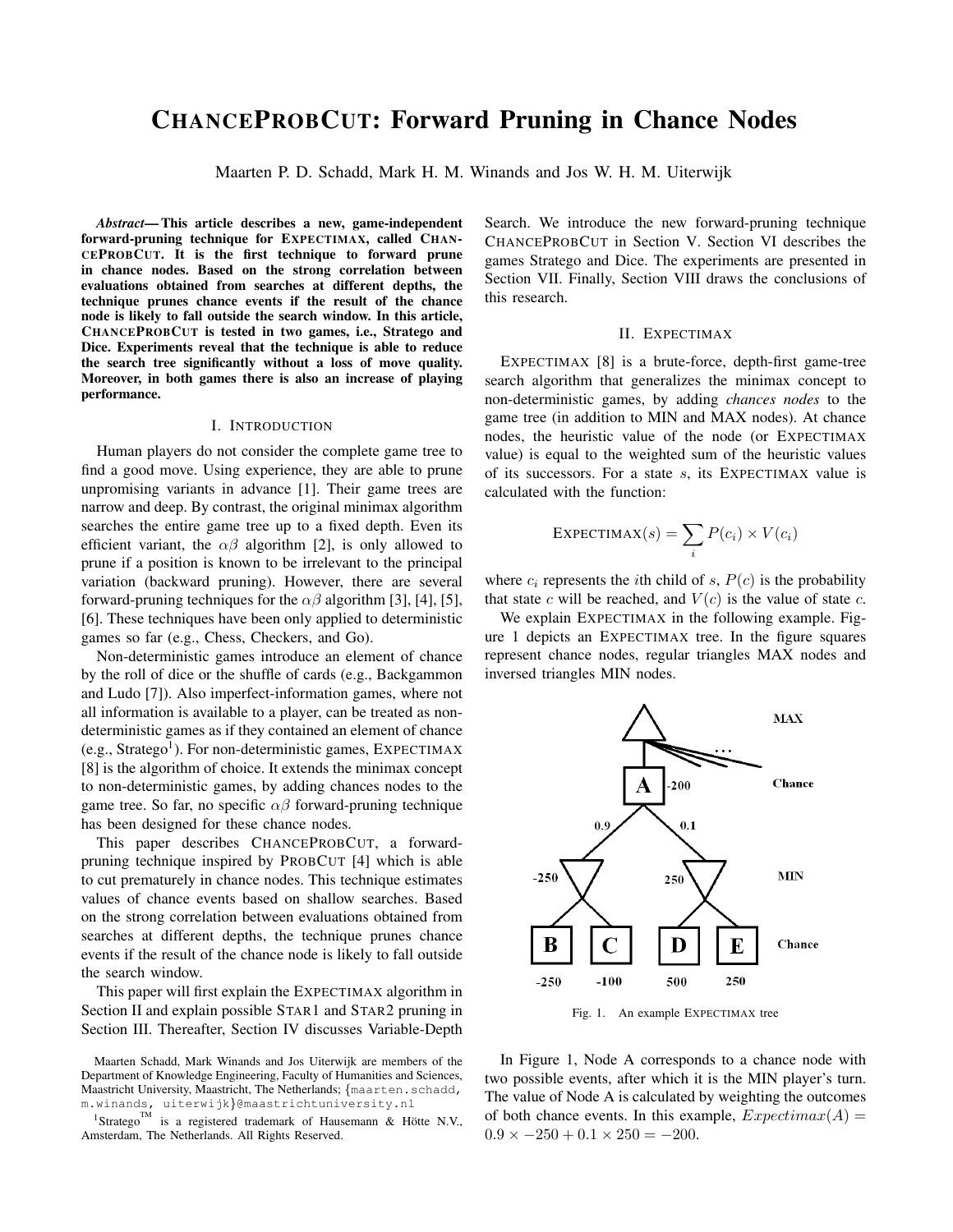#### III. STAR1 AND STAR2

As stated by Hauk et al. [9], the basic idea of EXPECTI-MAX is sound but slow [10]. STAR1 and STAR2 exploit a bounded heuristic evaluation function to generalize the  $\alpha\beta$ pruning technique to chance nodes [9], [10].  $\alpha\beta$  pruning imposes a *search window*  $(\alpha, \beta)$  at each MIN or MAX node in the game tree. Remaining successor nodes can be skipped as soon as the current node's value is proven to fall outside the search window. STAR1 and STAR2 apply this idea to chance nodes. The difference is that the search cannot return as soon as one successor falls outside the search window. The weighted sum of all successors has to fall outside the search window to be able to return.

STAR1 is able to create cutoffs if the lower and upper bound of the evaluation function are known (called L and  $U$ ). These bounds are the game-theoretical value of terminal positions ( $Loss$  and  $Win$ , respectively). If we have reached the ith successor of a chance node, after having searched the first  $i - 1$  successors and obtained their values, then we can obtain bounds for the value of the chance node. A lower bound is obtained by assuming that all remaining successors return L, an upper bound is obtained by assuming that all remaining successors return U. A safe pruning can be done if either one of these bounds falls outside the search window.

While STAR1 results in an algorithm which returns the same result as EXPECTIMAX, and uses fewer node expansions to obtain the same result, its results are generally not impressive. A reason for this is its pessimistic nature. In order to obtain more accurate bounds for a node, STAR2 probes each child. By only searching one of the available opponent moves, an upper bound for this node is obtained. This upper bound is then back propagated for calculating a more accurate upper bound for the chance node.

We explain STAR2 in the following example. Figure 2 depicts an EXPECTIMAX tree with two STAR2 prunings. Node A is reached with an  $\alpha\beta$  window of (-150, 150). At this point, the theoretical lower and upper bounds of



Fig. 2. Successful STAR2 pruning

node A are [−1000, 1000], which correspond to losing and winning the game. STAR2 continues with probing the first possible chance event (i.e., investigating node B only). The result of this probe produces an upper bound for this chance event  $(< -250)$ . The theoretical upper bound for A is now updated to following the EXPECTIMAX procedure:  $-250 \times 0.9 + 1000 \times 0.1 = -125$ . A cut is not possible yet and the same procedure is applied to the second chance event. After the second probe, the theoretical window of A is [−1000, −175] which is outside the  $\alpha\beta$  window. Now nodes C and E can be pruned. Extra search effort would be caused if no pruning would occur. This effect can be nullified by using a transposition table.

#### IV. VARIABLE DEPTH SEARCH

Human players are able to find good moves without searching the complete game tree. Using their experience they are able to prune unpromising variations in advance [1]. Human players also select promising variants and search these deeper. In αβ search this concept is known as *Variable Depth Search* [11]. The technique to abandon some branches prematurely is called *forward pruning*. The technique to search branches beyond the nominal depth is called *search extensions*. As such, the search can return a different value than that of a fixed-depth search.

In the case of forward pruning, the full critical tree is not expanded, and good moves may be overlooked. However, the rationality is that although the search occasionally goes wrong, the time saved by pruning non-promising lines of play is generally better used to search other lines deeper, i.e., the search effort is concentrated where it is more likely to benefit the quality of the search result.

The real task when doing forward pruning is to identify move sequences that are worth considering more closely, and others that can be pruned with minimal risk of overlooking a good continuation. Ideally, a forward pruning should have low risk, limited overhead, be applicable often, and domain independent. Usually, improving one factor will worsen the others [12].

The *null-move* heuristic [3], [13] is a famous way of forward pruning. Forfeiting the right to move is called a null move. In general, a move can be found with a higher value than the null move. This is not true for *zugzwang* positions, where doing nothing is the best option. The idea of the null-move heuristic is to search the null move and use the resulting value as a lower bound for the node. If this value exceeds  $\beta$ , a pruning takes place.

The *Multi-Cut* heuristic prunes an unpromising line of play if several shallow searches would produce a cutoff [12]. This technique was improved for ALL nodes later [14]. The *ProbCut* [4] heuristic uses shallow searches to predict the result of deep searches. A branch is pruned if the shallow search produces a cutoff, with a certain confidence bound. This heuristic works well for techniques where the score of a position does not significantly change when searched deeper, as in Othello. The technique was further enhanced as the *Multi-ProbCut* procedure [5].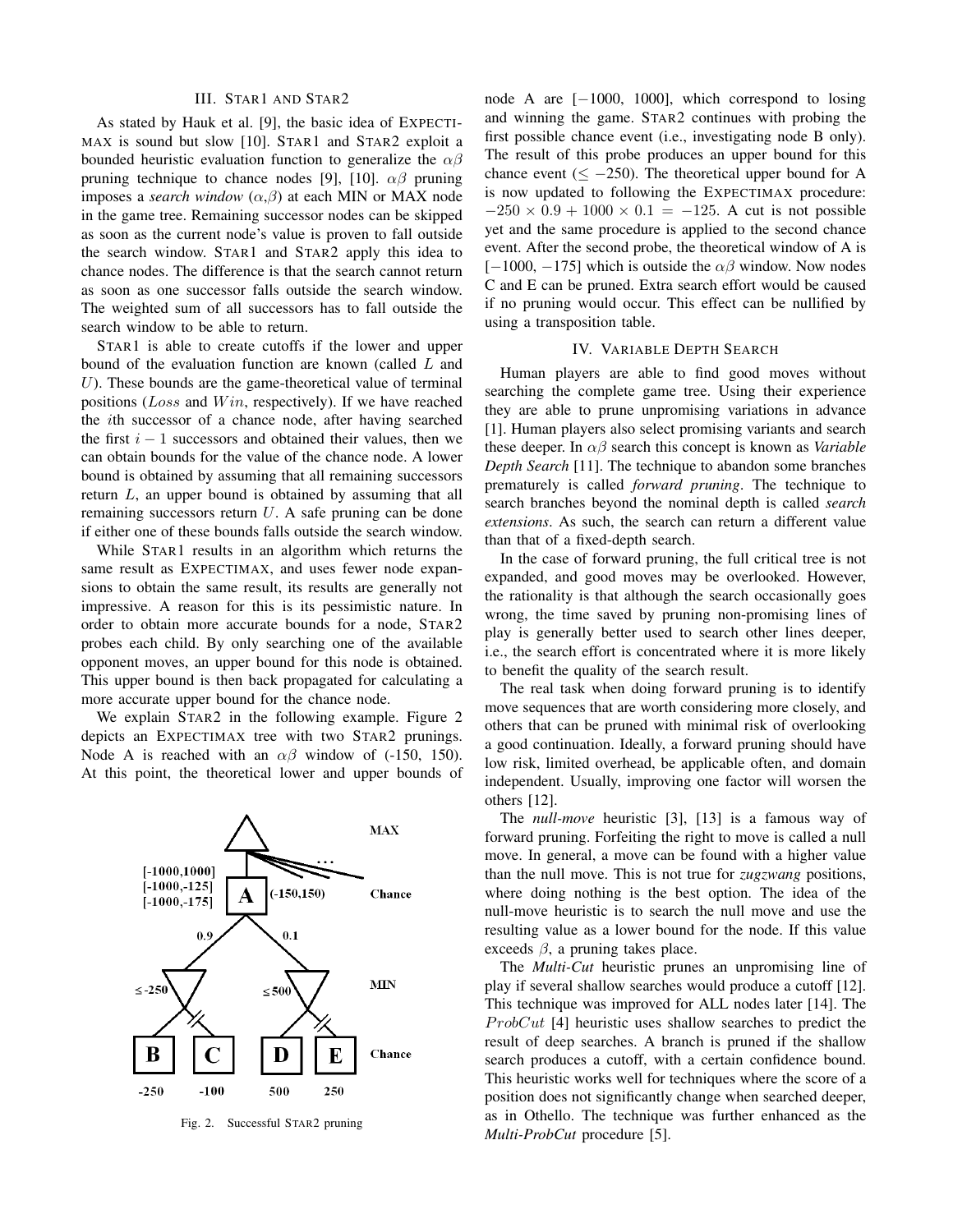All these heuristics are applicable at MIN and MAX nodes. However, not much work has been done on forward pruning in trees with chance nodes. Smith and Nau [15] perform an analysis of forward-pruning heuristics on binary trees with chance nodes. No forward-pruning techniques in chance nodes have been proposed so far.

## V. CHANCEPROBCUT

So far, it has not been investigated if forward pruning can be beneficial in chance nodes. The null move and Multi-Cut heuristic cannot be adapted to chance nodes because these techniques are based on applying moves. We introduce CHANCEPROBCUT to forward prune unpromising chance nodes. This technique is inspired by PROBCUT [4], and uses this idea to generate cutoffs in chance nodes. In this case, a shallow search of depth  $d - R$  is an indicator of the true expectimax value  $v_d$  for depth d. Now, it is possible to determine whether  $v_d$  would produce a cutoff with a prescribed likelihood. If so, the search is terminated and the appropriate window bound is returned. If not, a normal search has to be performed.

CHANCEPROBCUT adapts the PROBCUT idea to alter the lower and upper bounds for each possible event in chance nodes. A search with reduced depth is performed for each chance event. The result of this search,  $v_{d-R}$ , is used for predicting the value of the chance event for depth  $d(v_d)$ . The prediction of  $v_d$  is calculated by confidence bounds in a linear regression model [4]. The bounds can be estimated by:

 $ELowerBound(v_d) = -PERCENTILE \times \sigma + v_{d-R} \times a - b$  $EUpperBound(v_d) = PERCENTILE \times \sigma + v_{d-R} \times a - b$ 

where a, b and  $\sigma$  are computed by linear regression, and PERCENTILE determines the size of the bounds. Using these bounds, it is possible to create a cutoff if the bounds multiplied with the corresponding chances fall outside the search window.

In a chance node, variables containing the lower and upper bounds are updated during each step. A cutoff may be obtained with values computed from different techniques. It is possible that during the normal search a cut is produced using a combination of Transposition Table Probing, CHANCEPROBCUT, STAR2 and exact values, because each time the bound is updated after new information becomes available.

When the normal search with depth  $d$  is started, the bounds obtained by CHANCEPROBCUT can be used as search window. It is unlikely that  $v_d$  falls outside this interval. We note that it is possible to do a re-search after the normal search returns with a value outside the search window. However, we did not implement this because an error only partially contributes to the value of the chance node.

An example of how CHANCEPROBCUT prunes is given in Figure 3. Here, the regression model  $v_d = v_{d-R}$  is assumed, with confidence interval 50. The first CHANCEPROBCUT search returns the bounds [300, 400] for the first chance





Fig. 4. The normal search prunes with help of ChanceProbCut

event, changing the bounds of the chance node to [−480, 760]. After the second CHANCEPROBCUT search returns the window [700, 800], the bounds of the chance node, [200, 680], fall outside the search window and a pruning takes place.

Figure 4 depicts a second example, in which CHAN-CEPROBCUT fails to produce a pruning. At first, the search finds the same values as in the previous example. The next search reveals [0, 100] as bounds for the second event. This time, it is not possible to prune. Even after the next search produces the bounds [50, 150] for the third event, the bounds for the chance node [130, 230] still fall inside the search window. However, after the normal search returns value 400 for the first event, the search is terminated based on previously estimated CHANCEPROBCUT values.

Finally, Algorithm 1 shows pseudo code for CHAN-CEPROBCUT. The procedure  $check Pruning()$  computes whether the lower and upper bounds of the chance nodes exceed the search window and returns if applicable. The  $computeLowerBound()$  and  $computeUpperBound()$ functions compute the confidence interval around the obtained value, based on a linear regression model [4]. The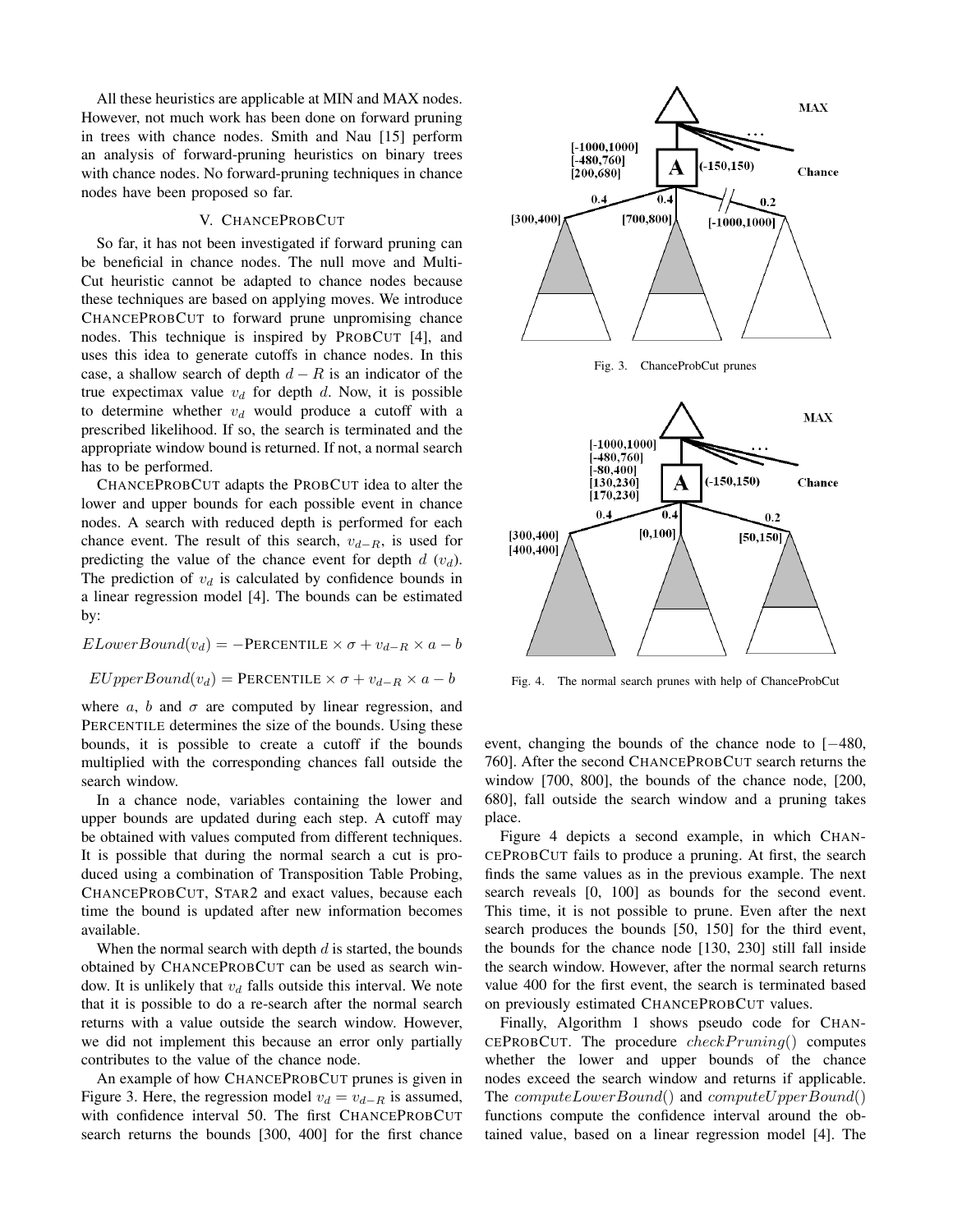## Algorithm 1 CHANCEPROBCUT Forward Pruning

ChanceNode(alpha, beta, depth)

```
for all ChanceEvent i do
  lowerBound[i] = ELowerBound[i] = L;upperBound[i] = EUpperBound[i] = U;end for
```

```
//ChanceProbCut
if depth>R then
  for all ChanceEvent i do
     doMove(i);
     v = search(lowerBound[i], upperBound[i],depth-1-R)
     ELowerBound[i] =max(lowerBound[i], computeLowerBound(v));
     EUpperBound[i] =min(upperBound[i], computeUpperbound(v));
     undoMove(i);
     if \sum P_j \times ELowerbound[j]>beta then return beta;
        .j
     if \sum P_j \times EUpperbound[j]<alpha then return alpha;
        j
```
end for

end if

## //Star2

for all ChanceEvent i do doMove(i);  $v = probe(lowerBound[i], upperBound[i], depth-1);$  $upperBound[i] = max(upperBound[i], v);$  $EUpperBound[i] =$ min(upperBound[i], EUpperBound[i]); if upperBound $[i] <$  ELowerBound $[i]$  then  $ELowerBound[i] = L;$ undoMove(i); if  $\sum P_j \times$  upperbound[j]<alpha then return alpha; j end for

//Normal Search for all ChanceEvent i do doMove(i); v = search(ELowerBound[i], EUpperBound[i], depth-1);  $lowerBound[i] = v;$ upperBound $[i] = v$ ; undoMove(i); if  $\sum P_j \times$  lowerbound[j]>beta then return beta; j if  $\sum P_j \times$  upperbound[j]<alpha then return alpha; j end for

$$
return \sum_{i} P_{i} \times \text{lowerbound[i]}
$$

probe method is used for obtaining an upper bound of the chance node [9], [10] and the search method investigates the position further using the EXPECTIMAX framework.

## VI. TEST DOMAIN

To test whether CHANCEPROBCUT performs well, we use two different games, Stratego and Dice.

## *A. Stratego*

Stratego is an imperfect-information game. It was developed at least as early as 1942 by Mogendorff. The game was sold by the Dutch publisher *Smeets and Schippers* between 1946 and 1951 [16]. In this subsection, we will first briefly describe the rules of the game and thereafter present related work.

*1) Rules:* The following rules are an edited version of the Stratego rules published by the Milton Bradley Company in 1986 [17].

Stratego is played on a  $10\times10$  board. The players, White and Black, place each of their 40 pieces in such a way that the back of the piece faces the opponent in a  $4 \times 10$  area. The movable pieces are divided in ranks (from the lowest to the highest): Spy, Scout, Miner, Sergeant, Lieutenant, Captain, Colonel, Major, General, and Marshal. Each player has also two types of unmovable pieces, the Flag and the Bomb. An example initial position is depicted in Figure 5. The indices represent the ranks, where the highest rank has index 1 (the Marshal), and all decreasing ranks have increasing indices (Exceptions are S=Spy, B=Bomb, F=Flag).

| $\overline{4}$ | 8 | B              | F                        | B | 8 | 6 | 9              | 8 | 3 |
|----------------|---|----------------|--------------------------|---|---|---|----------------|---|---|
| 6              | 7 | $\overline{2}$ | B                        | 7 | 9 | S | 1              | B | 7 |
| 3              | В | 5              | $\overline{\mathcal{A}}$ | 6 | 8 | B | 8              | 9 | 9 |
| 5              | 9 | 6              | 9                        | 9 | 5 | 9 | $\overline{4}$ | 7 | 5 |
|                |   |                | $\times$ $\times$        |   |   |   | XX             |   |   |
|                |   |                |                          |   |   |   |                |   |   |
|                |   |                | $\times$ $\times$        |   |   |   | XIX            |   |   |
| 9              | 6 | 7              | 3                        | 9 | 6 | 4 | 5              | 6 | 9 |
| 5              | 9 | 8              | 9                        | 6 | 9 | 5 | $\overline{c}$ | Β | 9 |
| B              | 7 | S              | $\mathbf{1}$             | 8 | B | 3 | 7              | 4 | 5 |

Fig. 5. A possible initial position in Stratego

Players move alternately, starting with White. Passing is not allowed. Pieces are moved to orthogonally-adjacent vacant squares. The Scout is an exception to this rule, and may be moved like a rook in chess. The *Two-Squares Rule* and the *More-Squares Rule* prohibit moves which result in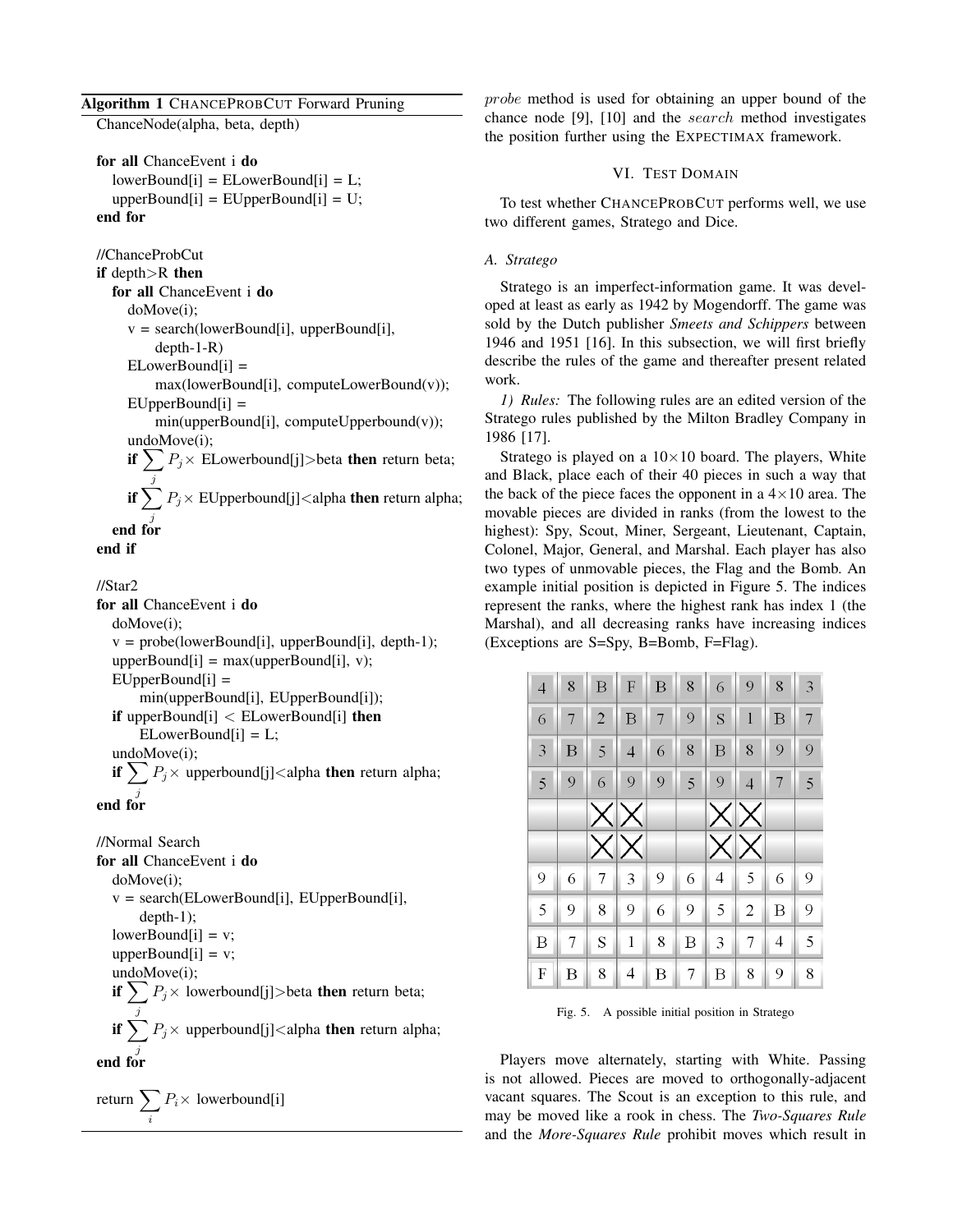repetition.<sup>2</sup> The lakes in the center of the board contain no squares; therefore a piece can neither move into nor cross the lakes. Only one piece may occupy a square.

A piece, other than a Bomb or a Flag, may attempt to capture an orthogonally adjacent opponent's piece; a Scout may attempt to capture from any distance. When attempting a capture, the ranks are revealed and the weaker piece is removed from the board. The stronger piece will be positioned on the square of the defending piece. If both pieces are of equal rank, both are removed. The Flag is the weakest piece, and can be captured by any moving piece. The following special rules apply to capturing. The Spy defeats the Marshal if it attacks the Marshal. Each piece, except the Miner, will be captured when attempting to capture the bomb.

The game ends when the Flag of one of the players is captured. The player whose Flag is captured loses the game. A player also loses the game if there is no possibility to move. The game is drawn if both players cannot move.

*2) Previous Work:* Stratego has not received much scientific attention in the past. De Boer [18], [19] describes the development of an evaluation function using an extensive amount of domain knowledge in a 1-ply search. Treijtel [20] created a player based on multi-agent negotiations. Stengård [21] investigates different search techniques for this game. At this moment, computers play Stratego at an amateur level [22]. An annual Stratego Computer Tournament<sup>3</sup> is held on Metaforge with an average of six entrants.<sup>4</sup>

## *B. Dice*

The game of Dice is a two-player non-deterministic game, recently developed by Hauk [23], in which players take turns placing checkers on an  $m \times m$  grid. One player plays columns, the other plays rows. Before each move, a dice is rolled to determine the row or column into which the checker must be placed. The winner is the first player to achieve a line of m checkers (orthogonally or diagonally).

The advantages of this game are that (1) it is straightforward to implement and (2) that many chance nodes exist. A disadvantage is that the outcome of the game is partially dependent on luck. A deep search is still beneficial. Hauk showed that a 9-ply player wins 65% against a 1-ply player [23].

Hauk uses this game to demonstrate the pruning effectiveness of STAR-minimax algorithms in a non-deterministic game [23]. Moreover, Veness used it to test StarETC [24].

## *C. Engine*

We implemented an EXPECTIMAX engine for Stratego and Dice, enhanced with the STAR1 and STAR2 pruning algorithms [10], [23]. Furthermore, the History Heuristic [25], Killer Moves [26], Transposition Tables [27], [28] and StarETC [24] are used.

<sup>3</sup>http://www.strategousa.org/wiki/index.php/Main Page

<sup>4</sup>http://www.metaforge.net/

In Stratego, the evaluation function is material based. Furthermore, it awards a bonus for unknown pieces. This creates a game play where the player has to hide his important pieces as long as possible, but tries to reveal the location of the opponent's important pieces as soon as possible. A player receives a bonus for moving pieces to the side of the opponent, to promote the progression of the game. The evaluation function is bound to the interval [−1000, 1000].

In Dice, the evaluation function counts the number of checkers which can be used for forming lines of size m. Checkers, which are fully blocked by the opponent, are not counted. Partially blocked checkers get a lower value. The evaluation function is bound to the interval  $[-10, 10]$ .

In both evaluation functions, a small random value is included for modeling the mobility [29].

## VII. RESULTS

In this section, we first discuss the results of CHAN-CEPROBCUT in the game of Stratego. Second, we test CHANCEPROBCUT in the game of Dice.

## *A. Stratego*

This subsection presents all the results obtained in the domain of Stratego.

*1) Determining Parameters:* The first parameters to choose are the depth reduction  $R$  and the depths  $d$  in which CHANCEPROBCUT is applied. The game tree in Stratego is not regular, meaning that not always a chance node follows a MIN/MAX node. Due to this we will not count chance nodes as a ply for Stratego. While in theory this technique can be applied on each search depth, we limit the applicability to  $d \in \{4, 5\}$ . R is set to 2, because otherwise an odd-even effect might occur. In order to find the parameters  $\sigma$ , a, and b for the linear regression model, 300 value pairs  $(v_{d-R}$ ,  $v<sub>d</sub>$ ) have been determined. These value pairs are obtained from 300 begin, middle and endgame positions, created using selfplay.<sup>5</sup> In Figure 6 the model is shown for depths 2 and 4. Figure 7 shows the linear regression model for depths 3 and 5.  $v_{d-R}$  is denoted on the x-axis;  $v_d$  is denoted on the y-axis. Both figures show that the linear regression model is able to estimate the value of  $v_d$  with a small variance.



Fig. 6. Evaluation pairs at depths 2 and 4 in Stratego

<sup>5</sup>All test positions for Stratego and Dice can be downloaded at http://www.personeel.unimaas.nl/Maarten-Schadd/TestSets.html

<sup>2</sup>For details of these rules we refer to the International Stratego Federation (ISF), www.isfstratego.com.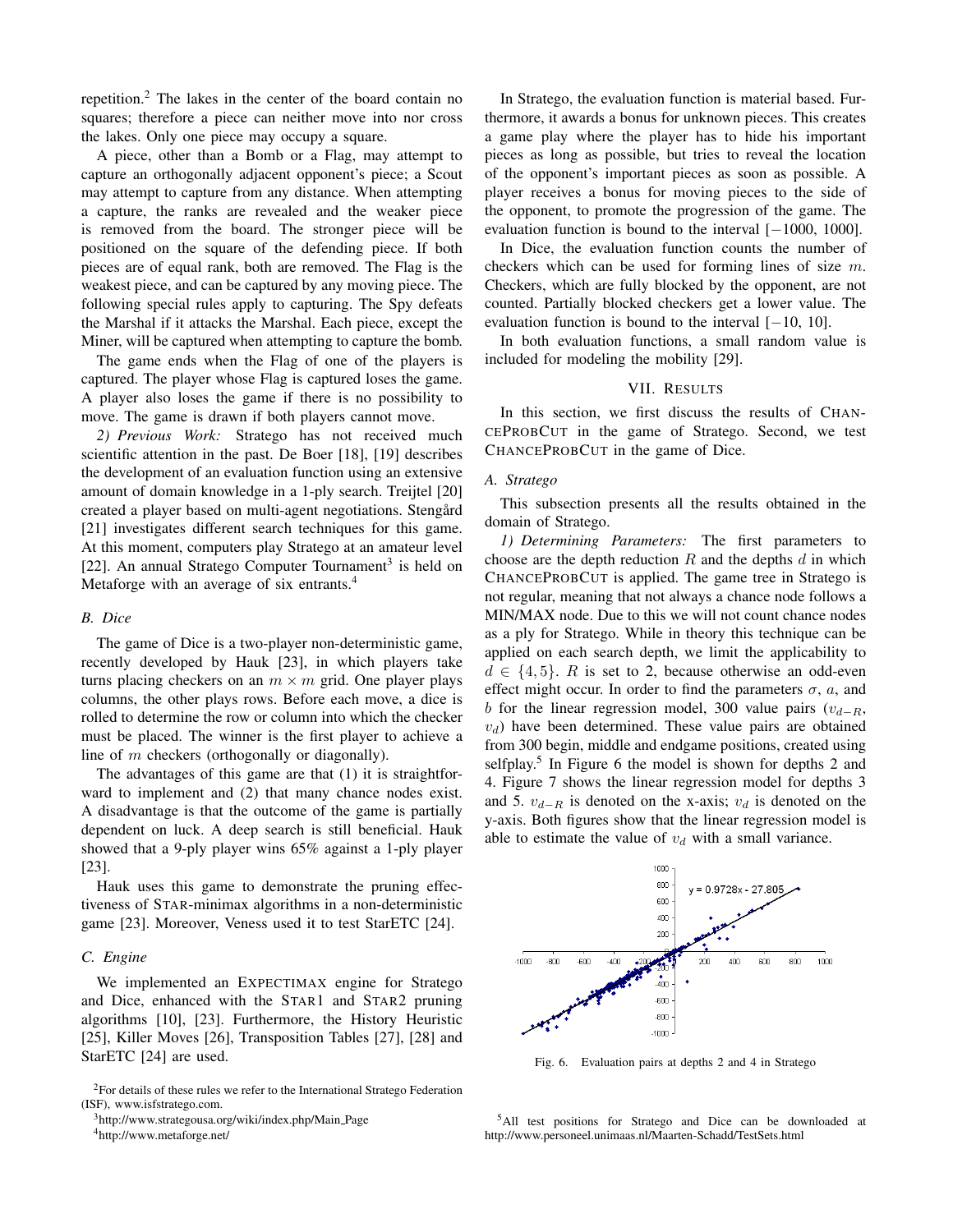

Fig. 7. Evaluation pairs at depths 3 and 5 in Stratego

*2) Tuning Selectiveness:* Next, we have to find the optimal value for PERCENTILE. If a too large value for PERCENTILE is chosen, the original search will always be performed. The reduced-depth searches will just cause an overhead. If a too small value for PERCENTILE is chosen, a selective search is created which might return incorrect values. For tuning this parameter, we look at the reduction of the game tree and the quality of the returned move. For this experiment, the regression model from Figures 6 and 7 are used at depths 4 and 5, respectively. For tuning, the PERCENTILE is varied. 300 positions were tested, from begin, middle and endgame situations. Tables I and II give the results of tuning the PERCENTILE parameter for depths 9 and 11, respectively.

TABLE I SEARCH QUALITY FOR DEPTH 9 IN STRATEGO

| PERCENTILE | <b>ADE</b> | <b>Nodes</b> | Reduction | Same Move |
|------------|------------|--------------|-----------|-----------|
|            | 1.9        | 793,377,181  | $0\%$     | 79.3%     |
| 3.2        | 1.9        | 782,202,021  | 1.4%      | 80.1%     |
| 1.6        | 1.9        | 588,904,187  | 25.8%     | 80.0%     |
| 0.8        | 2.3        | 480,861,361  | 39.4%     | 79.7%     |
| 0.4        | 2.4        | 389,211,656  | 50.9%     | 78.5%     |
| 0.2        | 3.7        | 492,000,516  | 38.0%     | 75.9%     |
| 0.1        | 3.8        | 480,002,096  | 39.5%     | 77.4%     |
| 0.05       | 4.2        | 424,511,159  | 46.5%     | 75.9%     |

TABLE II SEARCH QUALITY FOR DEPTH 11 IN STRATEGO

| PERCENTILE | ADE  | <b>Nodes</b>   | Reduction | Same Move |
|------------|------|----------------|-----------|-----------|
|            | 1.9  | 17,797,964,580 | $0\%$     | 80.5%     |
| 3.2        | 2.4  | 15,781,147,865 | 11.3%     | 82.8%     |
| 1.6        | 5.4  | 9.433.921.421  | 47.0%     | 81.6%     |
| 0.8        | 6.5  | 5,576,812,889  | 68.7%     | 81.2%     |
| 0.4        | 8.3  | 4,216,966,331  | 76.3%     | 77.8%     |
| 0.2        | 27.2 | 2,927,878,965  | 83.7%     | 50.9%     |
| 0.1        | 26.5 | 2,496,375,320  | 86.0%     | 53.6%     |
| 0.05       | 25.4 | 2.353.464.841  | 86.8%     | 52.1%     |

In these tables, *ADE* is the average difference of the returned evaluation value. The percentage that the same move is returned is shown in the last column. The first row of each

table is for reference. It indicates that even with the same technique for two different runs, only in approximately 80% of the cases the same move is returned. This is due to the random factor in the evaluation function. There exist moves that are equally good, according to the evaluation function. The random factor is the tie-breaker in that case. Nodes per second are hardly affected and therefore not shown.

In both tables we observe that it is possible to reduce the size of the tree significantly without a loss of quality. At depth 9, the tree is reduced with 39.4% of its size. At depth 11, a reduction of 68.7% is possible before the quality decreases.

In general we may observe that when the PERCENTILE parameter is decreased to a value of 0.2, the error grows, resulting in a larger difference of the evaluation score, and selecting weaker moves.

*3) Selfplay:* For forward-pruning techniques, a reduction of nodes searched cannot be seen as an indicator of improvement. Selfplay experiments have to be played in order to examine if CHANCEPROBCUT improves the playing strength.

We decided to test CHANCEPROBCUT with one second per move. Ten starting setups of equal strength were used, of which six were designed by De Boer, World Classic Stratego Champion in 2003, 2004 and 2007 [18]. The programs were matched on each possible combination of positions multiple times. Each match was played twice with different colors, to remove the advantage of the initiative. The results are shown in Table III.

Percentile | ChanceProbCut | Normal | Win rate 3.2 | 3,833 | 3,667 | 51.1%  $\begin{array}{c|c|c|c|c} 1.6 & 3,831 & 3,669 & 51.1\% \\ 0.8 & 3,772 & 3,728 & 50.3\% \end{array}$ 0.8 | 3,772 | 3,728 | 50.3%  $\begin{array}{c|c|c|c|c} 0.4 & 3,809 & 3,691 & 50.8\% \\ 0.2 & 3,285 & 4,215 & 43.8\% \end{array}$ 0.2 3,285 4,215 43.8% 0.1 2,846 4,654 37.9% 0.05 2,783 4,717 37.1%

TABLE III SELFPLAY EXPERIMENT ON STRATEGO, 1 SECOND PER MOVE

For PERCENTILE values 1.6 and 3.2, a win rate of 51.1% is achieved, which is significant. For small values of PER-CENTILE, the program clearly plays worse. The search has become too selective and makes many mistakes.

### *B. Dice*

*1) Determining Parameters:* Because Dice has a regular game tree, chance nodes are counted as plies. We limit the applicability to  $d \in \{7, 9\}$ . R is set to 4 to handle the oddeven effect. On a test set of  $1,000$  5×5 positions value pairs  $(v_{d-R},v_d)$  have been determined and a regression line is calculated. We have chosen the  $5\times 5$  board for reference, because Hauk has used this variant to test node reductions of the STAR1 and STAR2 techniques [23]. In Figure 8 the model is shown for depths 3 and 7. Figure 9 shows the linear regression model for depths 5 and 9. These figures show that the linear regression model is suitable for estimating  $v_d$ .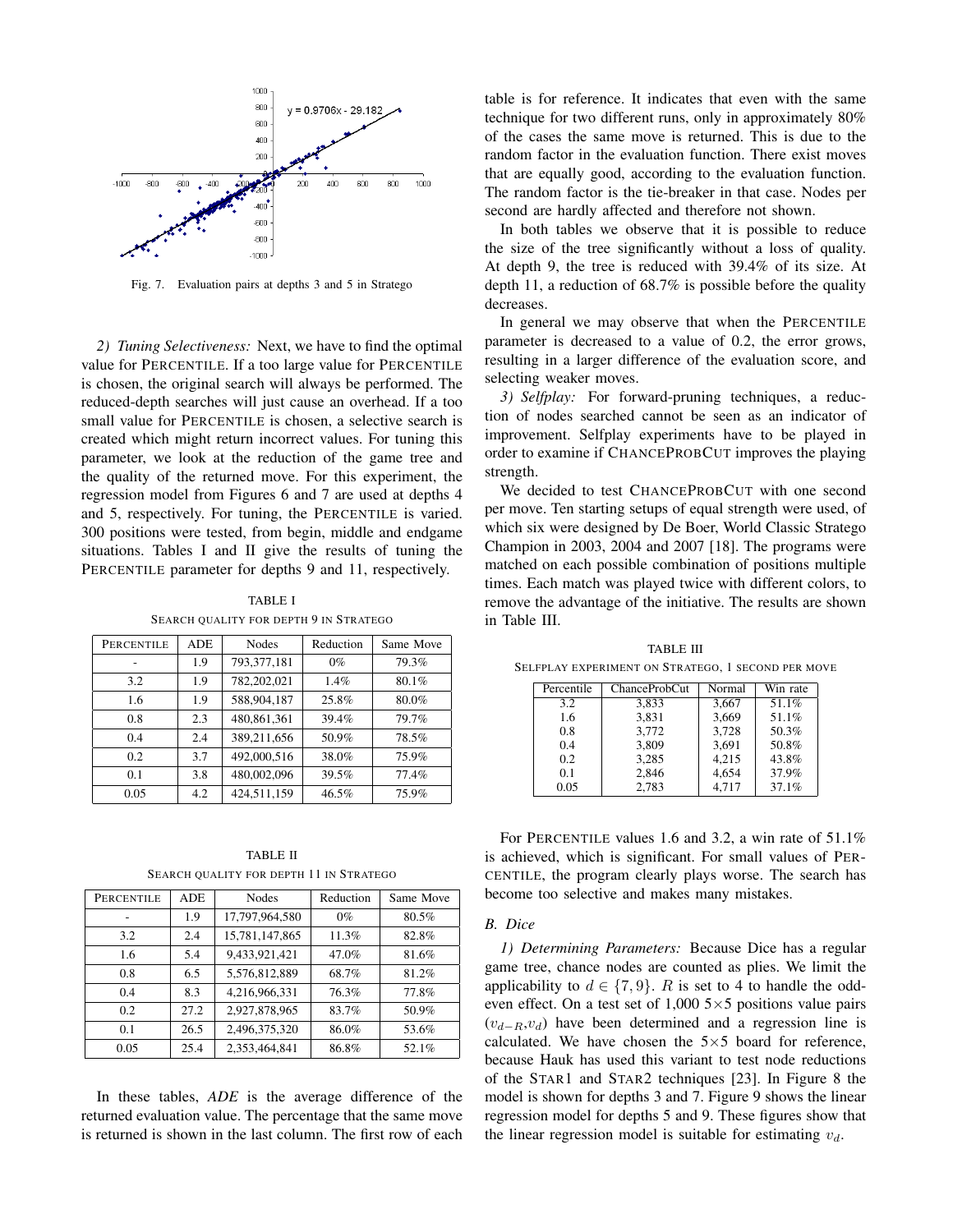

Fig. 8. Evaluation pairs at depths 3 and 7 in Dice



Fig. 9. Evaluation pairs at depths 5 and 9 in Dice

*2) Tuning Selectiveness:* Again, we have to find the optimal value for PERCENTILE. This tuning will be done in a similar fashion as in the previous subsection. For this experiment, at depths 7 and 9 the regression model from Figures 8 and 9 are used and the PERCENTILE is varied. 1,000 positions were tested with 5 up to 12 checkers on the board. Tables IV, V and VI give the results of tuning the PERCENTILE parameter for depths 9, 11 and 13, respectively.

In the three tables we observe that the average difference of the returned evaluation value increases when the PERCENTILE is decreased. Moreover, the amount of correct moves is slightly decreased. Table IV shows that when using PERCENTILE 0.05 for depth 9 a reduction of 64.6% can be

TABLE IV SEARCH QUALITY FOR DEPTH 9

| PERCENTILE | ADE   | <b>Nodes</b> | Reduction | Same Move |
|------------|-------|--------------|-----------|-----------|
|            | 0.002 | 283,919,146  | $0\%$     | 77.8%     |
| 3.2        | 0.060 | 248,949,119  | 12.3%     | 80.8%     |
| 1.6        | 0.016 | 216,908,729  | 23.6%     | 80.5%     |
| 0.8        | 0.047 | 178,774,337  | 37.0%     | 80.1%     |
| 0.4        | 0.094 | 146,325,442  | 48.5%     | 76.1%     |
| 0.2        | 0.137 | 119,721,255  | 57.8%     | 77.2%     |
| 0.1        | 0.164 | 106,329,883  | 62.5%     | 75.2%     |
| 0.05       | 0.178 | 100,484,818  | 64.6%     | 76.1%     |

TABLE V SEARCH QUALITY FOR DEPTH 11

| <b>PERCENTILE</b> | <b>ADE</b> | <b>Nodes</b>  | Reduction | Same Move |
|-------------------|------------|---------------|-----------|-----------|
|                   | 0.001      | 4,283,166,807 | $0\%$     | 83.5%     |
| 3.2               | 0.020      | 3,533,643,758 | 17.5%     | 86.0%     |
| 1.6               | 0.018      | 2.548.443.196 | $40.5\%$  | 85.5%     |
| 0.8               | 0.054      | 1,727,565,360 | 59.7%     | 83.6%     |
| 0.4               | 0.097      | 1,090,612,333 | 74.5%     | 80.3%     |
| 0.2               | 0.152      | 470,174,688   | 89.0%     | 80.6%     |
| 0 <sub>1</sub>    | 0.208      | 212,490,811   | 95.0%     | 79.9%     |
| 0.05              | 0.245      | 146, 313, 875 | 96.6%     | 78.7%     |

TABLE VI SEARCH QUALITY FOR DEPTH 13

| PERCENTILE | <b>ADE</b> | <b>Nodes</b>   | Reduction | Same Move |
|------------|------------|----------------|-----------|-----------|
|            | 0.001      | 62,135,790,037 | $0\%$     | 80.9%     |
| 3.2        | 0.005      | 50,148,996,143 | 19.3%     | 79.9%     |
| 1.6        | 0.024      | 35,969,087,210 | 42.1%     | 78.8%     |
| 0.8        | 0.062      | 24,316,045,552 | $60.9\%$  | 77.8%     |
| 0.4        | 0.100      | 13,649,007,595 | 78.0%     | 72.3%     |
| 0.2        | 0.122      | 17,532,456,401 | 71.8%     | 68.7%     |
| 0.1        | 0.218      | 1,353,392,195  | 97.8%     | 69.4%     |
| 0.05       | 0.256      | 798,171,386    | 98.7%     | 67.6%     |

achieved without a great loss in quality. In Table V, it may be observed that with the same values for the PERCENTILE parameter, a much larger reduction can be achieved. This is due to the fact that the regression model for estimating  $v_9$ based on  $v_5$  can be used more often. Furthermore, we see that the majority of the game tree can be pruned without a large deterioration of quality. Finally, Table VI shows that even a larger reduction is obtained at search depth 13.

A general observation in these tables is that the deeper the search, the larger the game-tree reduction is for the same PERCENTILEs. It indicates that for increasing depth, a larger PERCENTILE should be chosen for sustaining quality. In general, the search tree can be reduced to less than 40% of its original size without losing quality.

*3) Selfplay:* We decided to test CHANCEPROBCUT on the  $11\times11$  board. There are two reasons why a large board size has to be chosen. (1) Previous experiments in Dice were conducted on the  $11 \times 11$  board [9], [23]. (2) With games such as Dice, it is easy to perform a deep search. Our engine is able to evaluate more than 2 million nodes per second. In non-deterministic games, an increase in search depth has limited influence on the playing strength after the first few plies. Due to these reasons, a large board has to be chosen to create an interesting variant.

Table VII gives the results of the selfplay experiments on the  $11 \times 11$  board using 100 ms. per move. With these time settings, our search engine reaches 9 plies in the begin game, and 13 plies in the endgame.

We see that CHANCEPROBCUT does have a small, but significant improvement in playing strength. With PERCENTILE set to 1.6, a win rate of 50.7% is achieved.